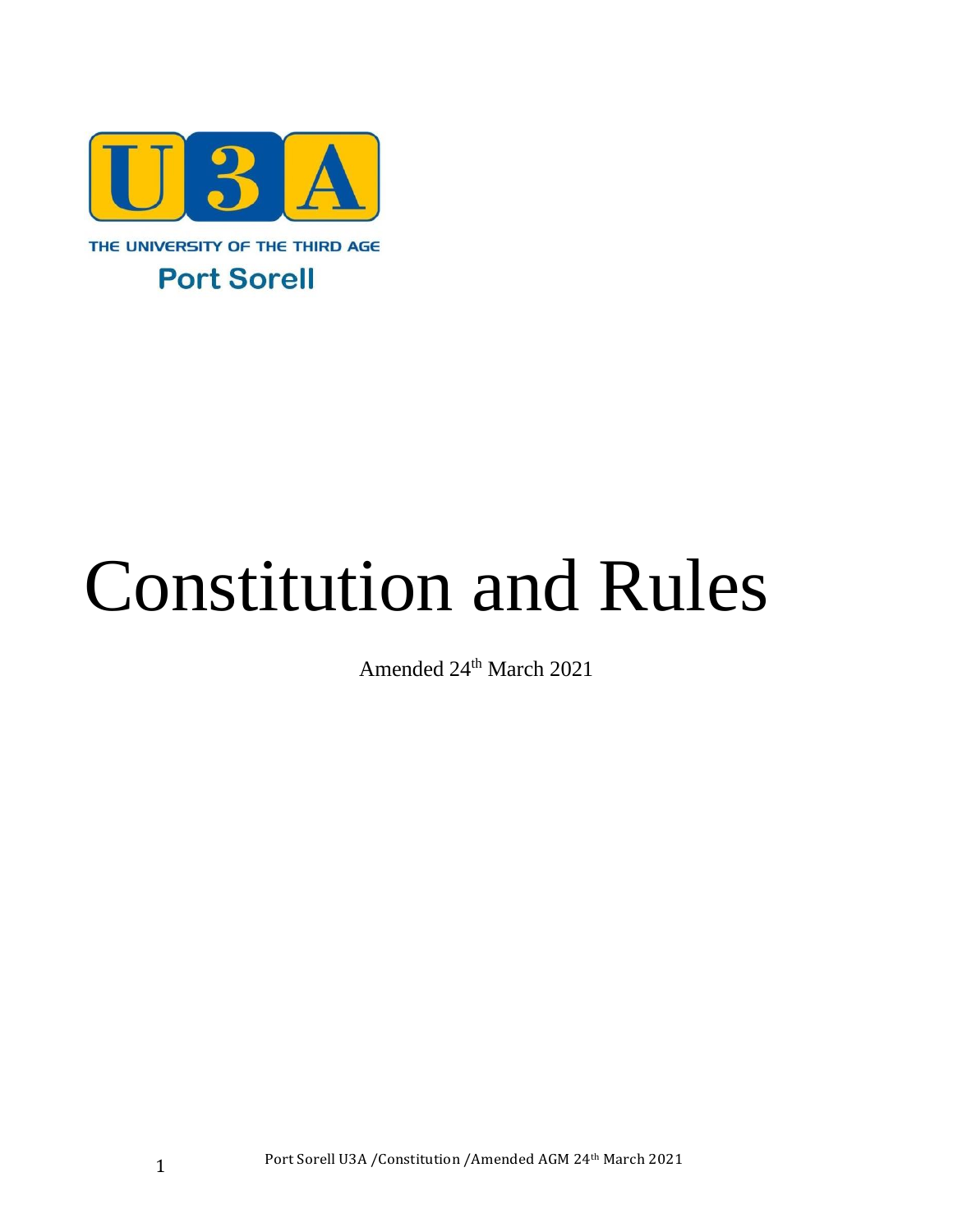# **University of the Third Age – Port Sorell Inc.**

# **Constitution and Rules**

## **1. Name of association**

The name of the association is; University of the Third Age – Port Sorell Inc.

# **2. Interpretation**

In these rules, unless the context otherwise requires –

*accounting records* has the same meaning as in the Act;

# *Act* means the *Associations Incorporation Act 1964;*

annual general meeting means an annual general meeting of the Association held under rule 11;

*Association* means the association referred to in rule 1;

*association* has the same meaning as in the Act;

*authorised deposit-taking institution* means a body corporate that is an authorised deposit-taking institution for the purposes of the Banking Act 1959 of the Commonwealth;

*basic objects of the Association* means the objects and purposes of the Association as stated in Clauses 4.1

*committee* means the committee of management referred to in rule 21;

*financial year* has the same meaning as in the Act. The financial year of the Association shall commence on 1st January in each year and end on 31st December of that year;

*Four Pillars of Learning* means 1) learning to know, 2) learning to do, 3) learning to be with others, and 4) learning to be<sup>1</sup>;

*general meeting* means –

- (a) an annual general meeting; or
- (b) a special general meeting;

*member* means a person who is a financial member;

*officer of the Association* means a person elected as an officer of the Association or appointed as an officer of the Association under rule 23;

*ordinary business of an annual general meeting* means the business specified in rule 11(5);

*committee member* means a member of the committee;

*special committee meeting* means a meeting of the committee that is convened under rule 26(2) by the president or any 4 of the members of the committee;

*special general meeting* means a meeting of the Association, other than an annual general meeting, convened under rule 12;

*special resolution* has the same meaning as in the Act.

<sup>1</sup> Source: *Learning to Live Together*, UNESCO, 2014 (Annex 1, p.93)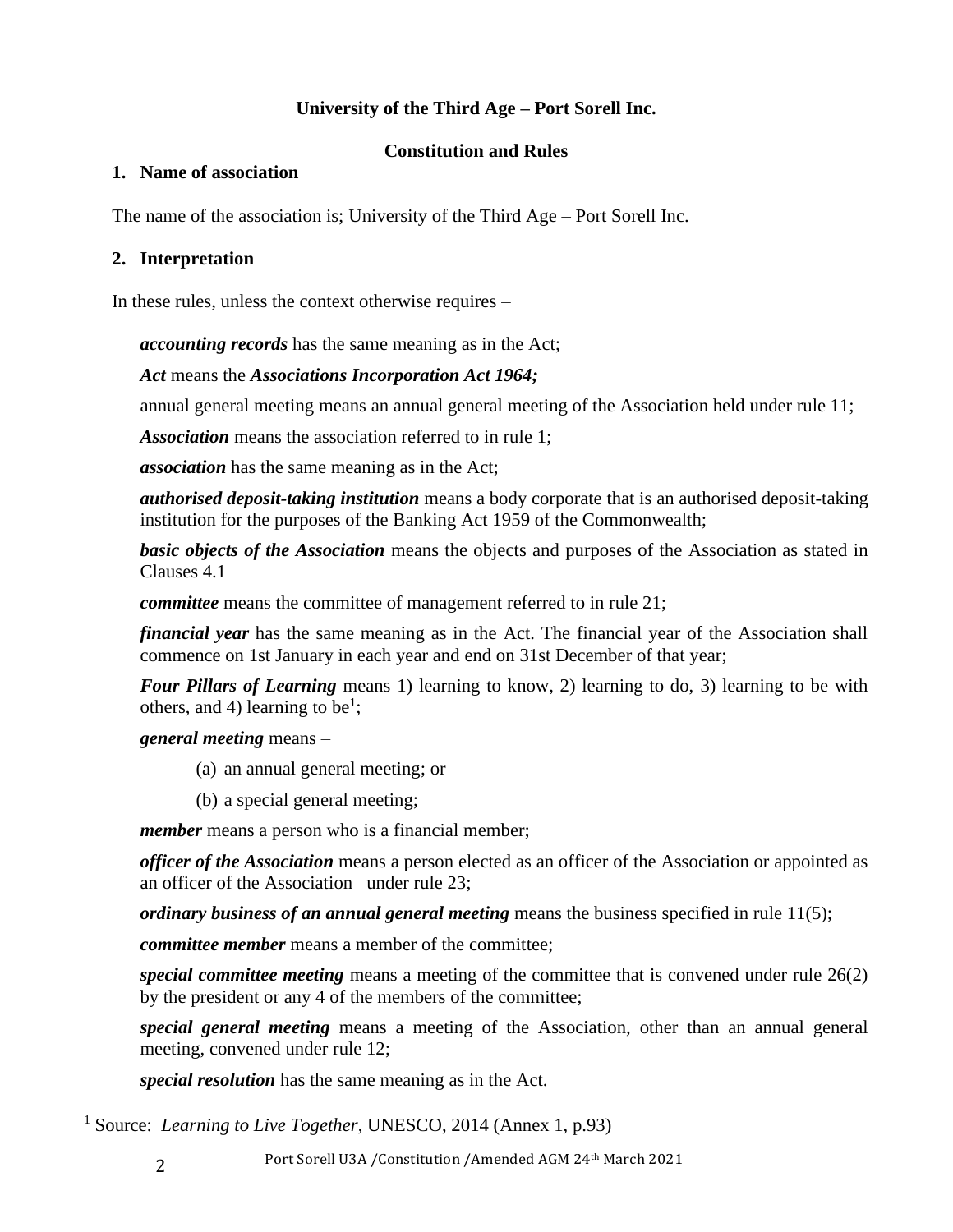#### **3. Association's office**

The office of the Association is at the following place Banksia Centre, Pitcairn Sr. Port Sorell. Tasmania 7307 or at any other place the committee determines.

#### **4. Objects and purposes of Association**

- 4.1 The basic objects and purposes of the Association are:
	- (a) To empower through learning and to promote the Four Pillars of Learning, as described by UNESCO.
	- (b) To provide classes and activities for mature-aged persons who wish to develop knowledge and skills.
	- (c) To conduct programs for its members in the local community.
	- (d) To encourage members to contribute their time and talents to assist with the organisation and management of the Association and to volunteer as tutors or class leaders.
	- (e) To operate as a learning co-operative to offer lifelong learning opportunities and promote positive ageing in a friendly and enjoyable environment;

and

- 4.2 The following objects and purposes:
	- (a) the purchase, taking on lease or in exchange, hire or other acquisition of any real or personal property necessary or convenient for any of the objects or purposes of the Association;
	- (b) the purchase, sale or supply of, or other dealing in, goods or services;
	- (c) the construction, maintenance or alteration of any building or works necessary or convenient for any of the objects or purposes of the Association;
	- (d) the acceptance of a gift for any of the objects or purposes of the Association;
	- (e) the taking of any step the committee determine expedient for the purpose of procuring contributions to the funds of the Association;
	- (f) the printing or publication of any newspaper, periodical, book, leaflet or other document the committee determine desirable for the promotion of any of the objects or purposes of the Association;
	- (g) the borrowing and raising of money in any manner and on terms
		- (i) the committee thinks fit; or
		- (ii) approved or directed by resolution passed at a general meeting;
	- (h) subject to the provisions of the Trustee Act 1898, the investment, in any manner the committee determines, of any money of the Association not immediately required for any of the objects or purposes of the Association;
	- (i) the making of a gift, subscription or donation to any of the funds, authorities or institutions to which section 78A of the Income Tax Assessment Act 1936 of the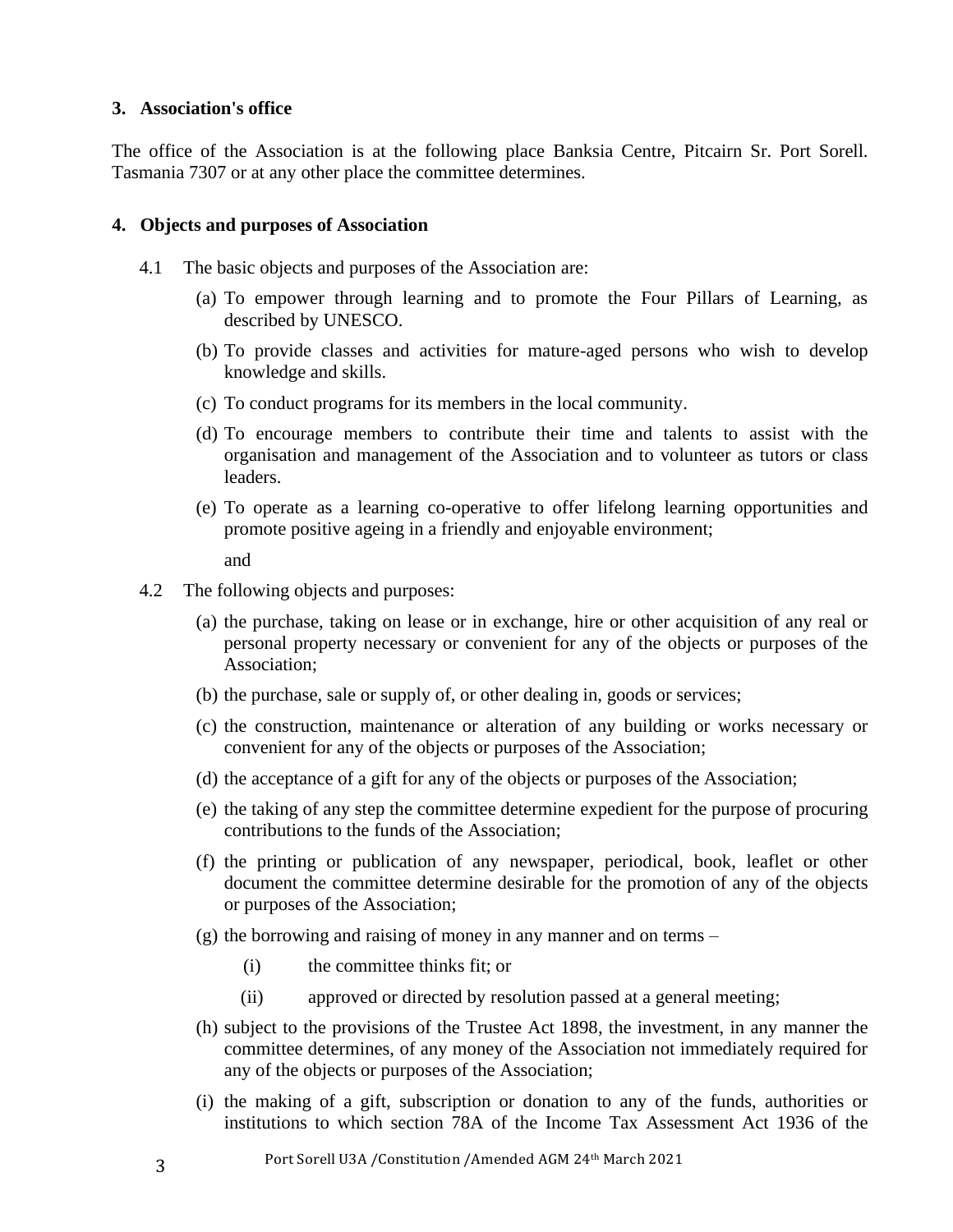Commonwealth relates;

- (j) the establishment and support, or aiding in the establishment or support, of any other association formed for or consistent with any of the basic objects of the Association;
- (k) the purchase, or acquisition, and the undertaking of all or part of the property, assets, liabilities or engagements of any association with which the Association is amalgamated in accordance with the provisions of the Act and the rules of the Association;
- (l) the doing of any lawful thing incidental or conducive to the attainment of the objects or purposes of the Association.

#### **5. Membership of Association**

- 5.1 Mature aged persons who are no longer employed full time in the workforce are eligible to be a member of the Association on payment of the annual subscription specified in rule 29.
- 5.2 Persons over the age of 50 and either retired or semi- retired from full time work are eligible to apply for membership:
	- (a) The Committee may allow other persons to be accepted as members at its discretion.
	- (b) The Committee may amend the eligibility criteria for membership at its discretion.
- 5.3 An application for membership shall be in the form approved by the Committee and lodged with the Association in any manner approved by the Committee.
- 5.4 The Committee reserves the right to decline any application for membership.
- 5.5 On receipt of the amount payable by the nominee as the first annual subscription, the Association shall enter the nominee's name in a register of members.
- 5.6 A member of the Association may resign by serving on the public officer a written notice of resignation.
	- (a) A member is deemed to have resigned if annual subscriptions remain unpaid for 60 days.
- 5.7 On the resignation of a member of the Association under subrule (6) the name of the member is to be removed from the register of current members.
- 5.8 A person
	- (a) becomes a member of the Association when his or her name is entered in the register of members; and
	- (b) ceases to be a member of the Association when his or her name is removed from the register of current members.
- 5.9 Any right, privilege or obligation of a person as a member of the Association
	- (a) is not capable of being transferred to another person; and
	- (b) terminates on the cessation of the membership.
- 5.10 If the Association is wound up, each member of the Association, and each person who was a member of the Association within the period of 12 months immediately preceding the

4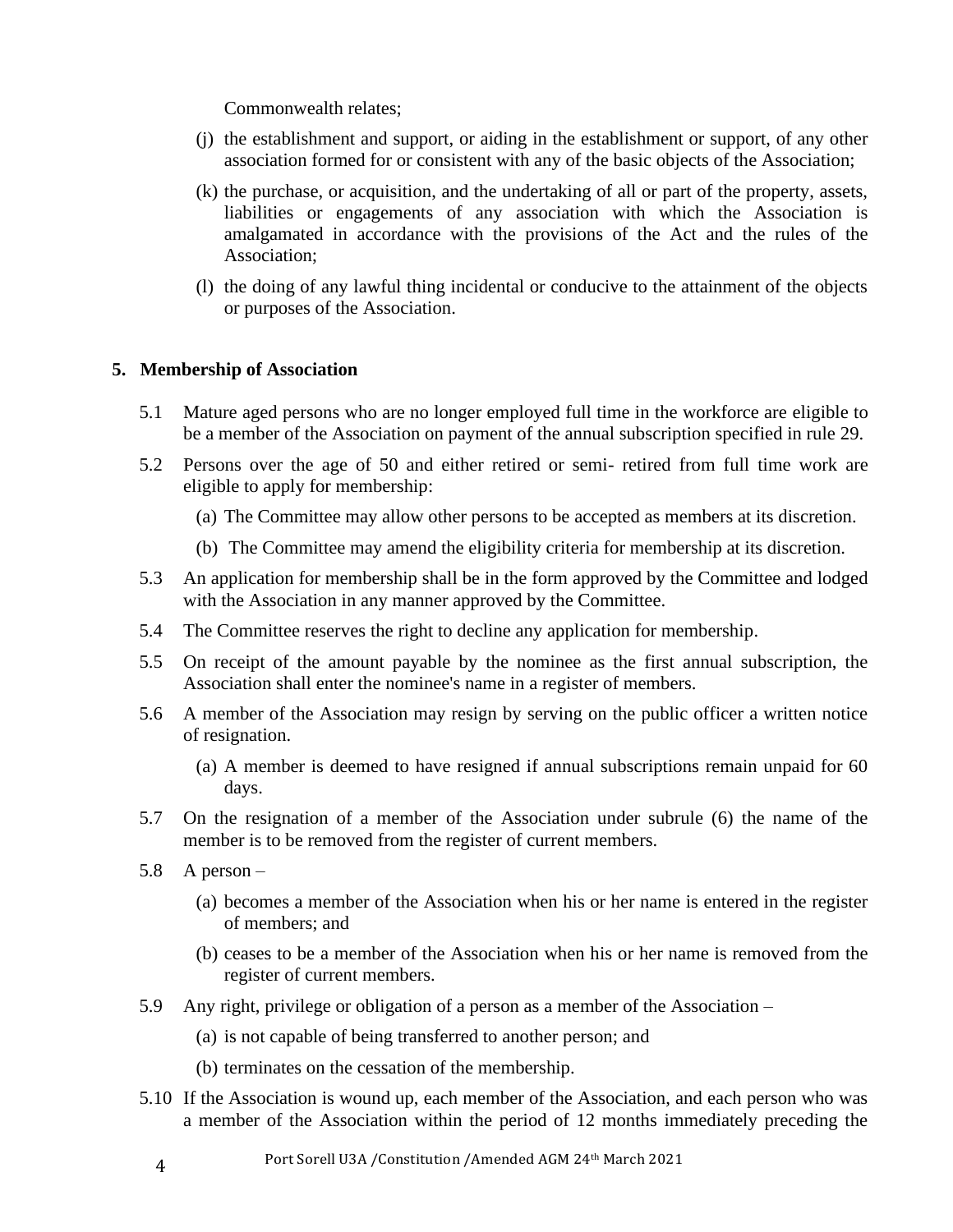commencement of the winding-up, is liable to contribute –

- (a) to the assets of the Association for payment of the liabilities of the Association; and
- (b) for the costs, charges and expenses of the winding-up; and
- (c) for the adjustment of the rights of the contributors among themselves.
- 5.11 Any liability under subrule (10) is not to exceed \$1.
- 5.12 Despite subrule (10), a former member of the Association is not liable to contribute under that subrule in respect of any liability of the Association incurred after he or she ceased to be a member.

## **6. Income and property of Association**

- 6.1 The income and property of the Association is to be applied solely towards the promotion of the objects and purposes of the Association.
- 6.2 No portion of the income or property of the Association is to be paid or transferred to any member of the Association unless the payment or transfer is made in accordance with this rule.
- 6.3 The Association may
	- (a) pay a servant or member of the Association
		- (i) remuneration in return for services rendered to the Association, or for goods supplied to the Association, in the ordinary course of business of the servant or member; or
		- (ii) remuneration that constitutes a reimbursement for out-of-pocket expenses incurred by the servant or member for any of the objects or purposes of the Association; or
		- (iii) interest at a rate not exceeding 7.25% on money lent to the Association by the servant or member; or
		- (iv) a reasonable amount by way of rent for premises, or a part of premises, let to the Association by the servant or member; and
	- (b) pay a member of the committee or of a subcommittee remuneration that constitutes a reimbursement for approved out-of-pocket expenses incurred for any of the objects or purposes of the Association; and
	- (c) if so requested by or on behalf of any other association, organisation or body, appoint or nominate a member of the Association to an office in that other association, organisation or body.
- 6.4 Despite subrule 3(a) and (b), the Association is not to pay a person any amount under that subrule unless the Association or committee has first approved that payment.
- 6.5 Despite subrule 3(c), the Association is not to appoint or nominate a member of the Association under that subrule to an office in respect of which remuneration is payable unless the Association or committee has first approved –
	- (a) that appointment or nomination; and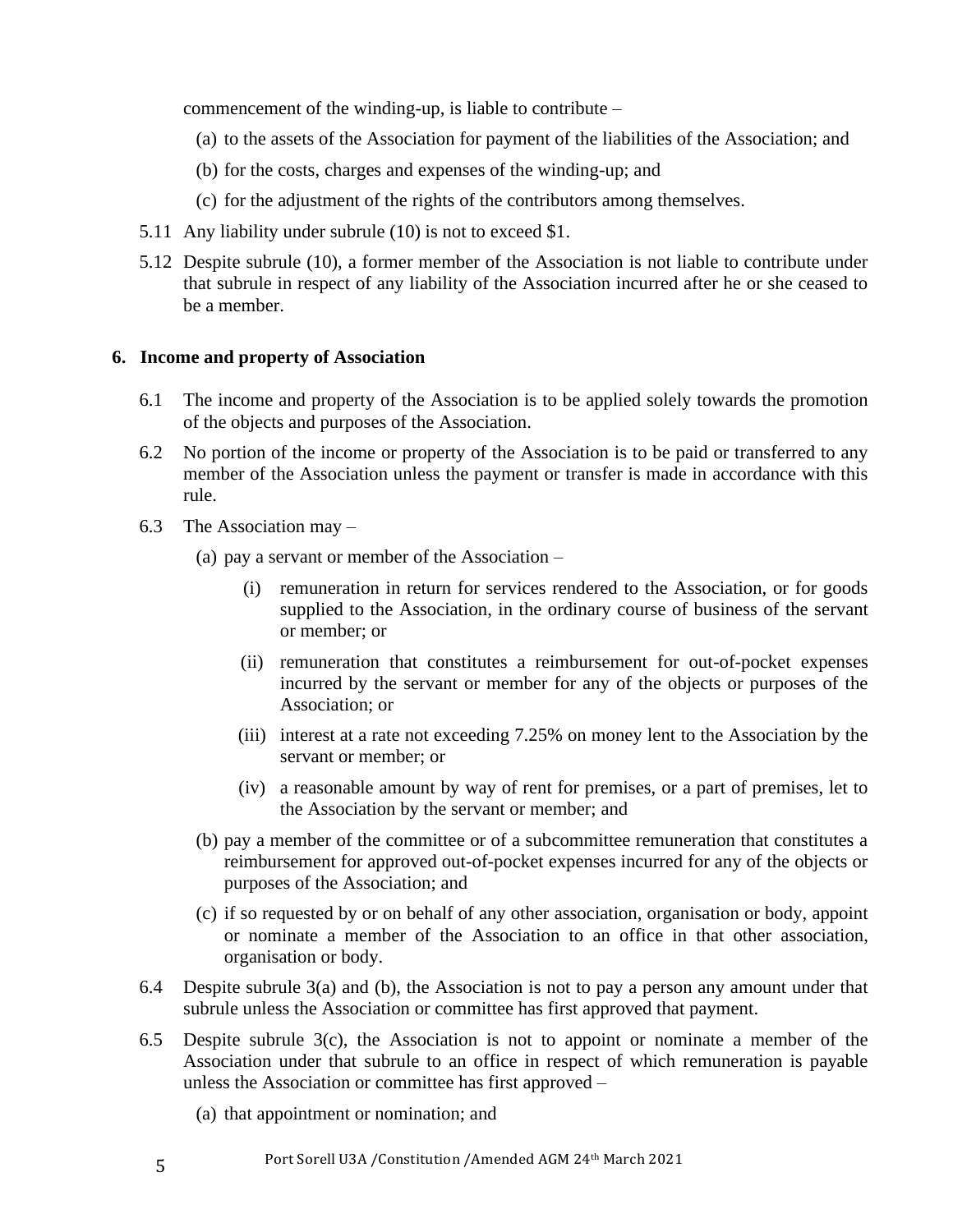(b) the receipt of that remuneration by that member.

#### **7. Accounts of receipts and expenditure**

- 7.1 True accounts are to be kept of the following:
	- (a) each receipt or payment of money by the Association and the matter in respect of which the money was received or paid;
	- (b) each asset or liability of the Association.
- 7.2 The accounts are to be open to inspection by the members of the Association at any reasonable time, and in any reasonable manner, determined by the committee.
- 7.3 The treasurer of the Association is to keep all accounting books, and general records and records of receipts and payments, connected with the business of the Association in

the form and manner the committee determines.

7.4 The accounts, books and records are to be kept at the Association's office or at any other place the committee determines.

#### **8. Banking and finance**

- 8.1 On behalf of the Association, the treasurer of the Association is to  $-$ 
	- (a) receive any money paid to the Association; and
	- (b) immediately after receiving the money, issue an official receipt in respect of the money; and
	- (c) cause the money to be paid into the account opened under subrule (2) as soon as practicable after it is received.
- 8.2 The committee is to open with an authorised deposit- taking institution an account or accounts in the name of the Association.
- 8.3 The committee may
	- (a) receive from an authorised deposit-taking institution a cheque drawn by the Association on any of the Association's accounts with the authorised deposit-taking institution; and
	- (b) release or indemnify the authorised deposit-taking institution from or against any claim, or action or other proceeding, arising directly or indirectly out of the drawing of that cheque or electronic payment.
- 8.4 Except with the authority of the committee, a payment of an amount exceeding \$50 is not to be made from the funds of the Association otherwise than by cheque or electronic payment drawn on the Association's account.
- 8.5 The committee may provide the treasurer with an amount of money to meet urgent expenditure, subject to any conditions the committee may impose in relation to the expenditure.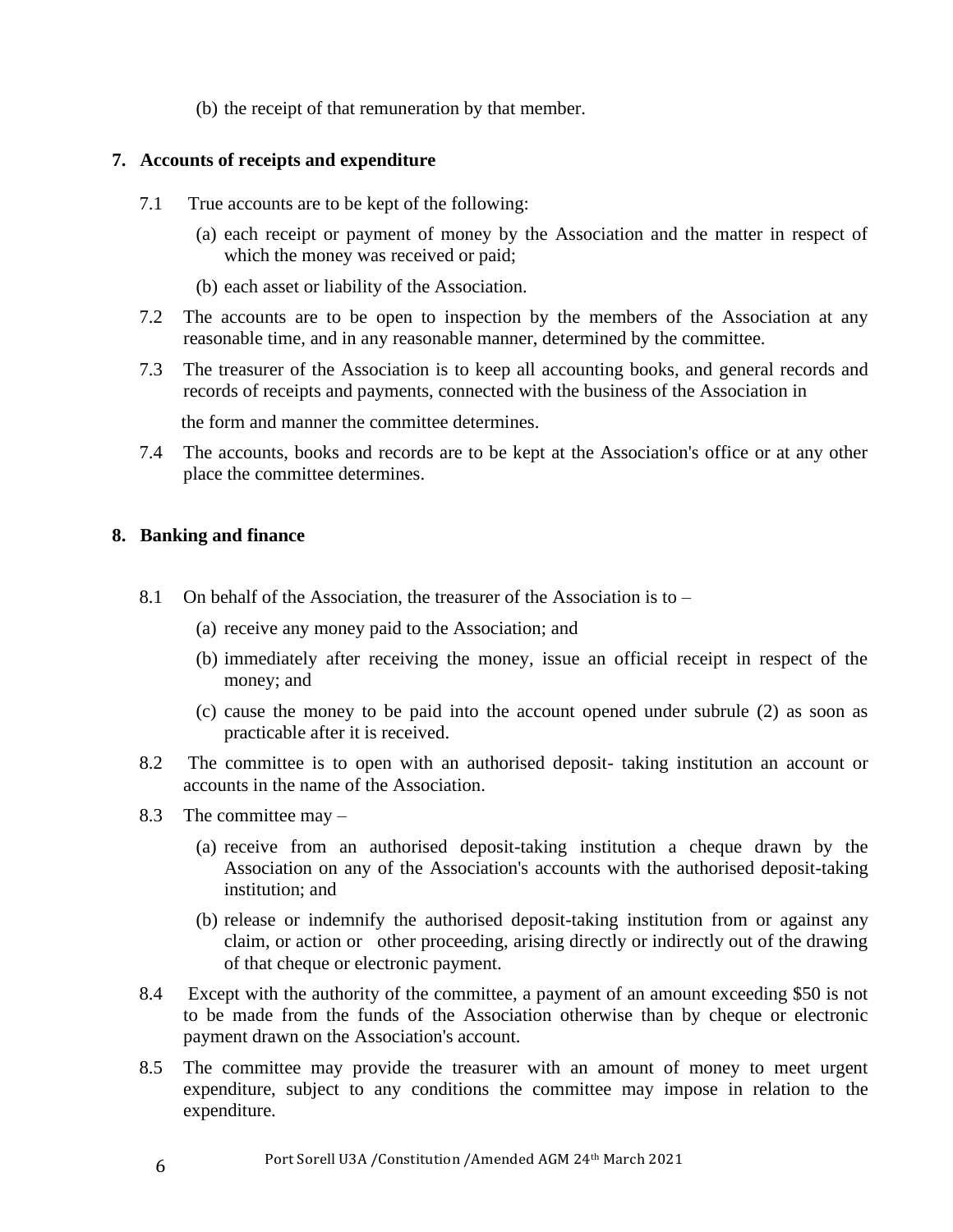- 8.6 A cheque or electronic payment is not to be drawn on the Association's account except for the purpose of making a payment that has been authorised by the committee.
- 8.7 A cheque, draft, bill of exchange, promissory note or other negotiable instrument is to be
	- (a) signed by the treasurer or, in the treasurer's absence, by any other member, or members, of the committee the committee nominates for that purpose; and
	- (b) countersigned by the public officer or any other member of the committee of the Association.
- 8.8 The Committee may authorise receipts and payments to be transacted electronically and establish approval processes for such transactions.

#### **9. Audit/review of accounts**

- 9.1 Under governing legislation and regulations, if the turnover of the Association falls below the nominated threshold at the end of the year, being the calendar year, the Association is not required to have its books of account audited.
- 9.2 In these circumstances, a review of the financial report prepared for lodging with the Department of Justice and associated information will be conducted by a suitably qualified and independent person. That person will be a member of CPA Australia or the Institute of Chartered Accountants.
- 9.3 The review will be completed and signed off two weeks prior to the Annual General Meeting.

#### **10. Annual general meeting**

- 10.1 The Association is to hold an annual general meeting each year.
- 10.2 An annual general meeting is to be held on any day (being not later than 3 months after the end of the financial year of the Association) the committee determines.
- 10.3 An annual general meeting is to be in addition to any other general meeting that may be held in the same year.
- 10.4 The notice convening an annual general meeting is to specify the purpose of the meeting.
- 10.5 The ordinary business of an annual general meeting is to be as follows:
	- (a) to confirm the minutes of the last preceding annual general meeting and of any general meeting held since that meeting;
	- (b) to receive from the committee, auditor and servants of the Association reports on the transactions of the Association during the last preceding financial year of the Association;
	- (c) to elect the Committee of the Association.
- 10.6 An annual general meeting may transact special business of which notice is given in accordance with rule 13.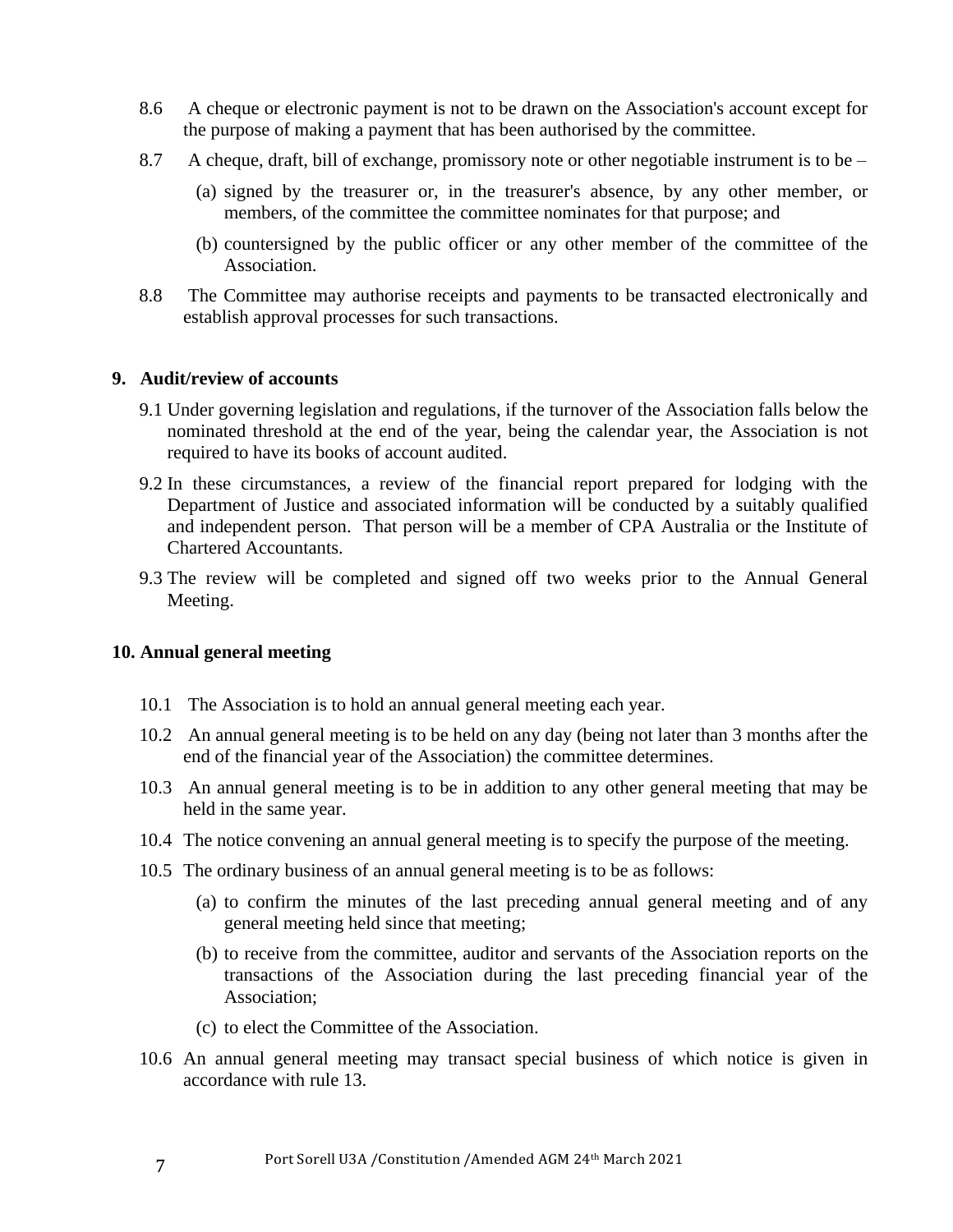## **11. Special general meetings**

- 11.1 The committee may convene a special general meeting of the Association at any time.
- 11.2 The committee, on the requisition in writing of at least 20 members of the Association, is to convene a special general meeting of the Association.
- 11.3 A requisition for a special general meeting
	- (a) is to state the objects of the meeting; and
	- (b) is to be signed by each of the requisitionists; and
	- (c) is to be deposited at the office of the Association; and
	- (d) may consist of several documents, each signed by one or more of the requisitionists.
- 11.4 The committee shall convene a special general meeting to be held within 45 days after the day on which a requisition is deposited at the office of the Association.

#### **12. Notice of general meetings**

At least 14 days before the day on which a general meeting of the Association is to be held, the public officer of the Association shall provide each member with notice as provided in Rule 31 of -

- (a) the place, day and time at which the meeting is to be held; and
- (b) the nature of the business that is to be transacted at the meeting.

#### **13. Business and quorum at general meetings**

- 13.1 All business transacted at a general meeting, other than the ordinary business of an annual general meeting, is special business.
- 13.2 Business is not to be transacted at a general meeting unless a quorum of members of the Association entitled to vote is present at the time the meeting considers that business.
- 13.3 A quorum for the transaction of the business of a general meeting is 15 members of the Association entitled to vote.
- 13.4 If a quorum is not present within one hour after the time appointed for the commencement of a general meeting, the meeting –
	- (a) if convened at the request of members under clause 12 (2), is dissolved; or
	- (b) if convened by the committee, is to be adjourned to the same day in the next week at the same time and –
		- (i) at the same place; or
		- (ii) at any other place specified by the chairperson at the time of the adjournment or by notice in a manner determined by the chairperson.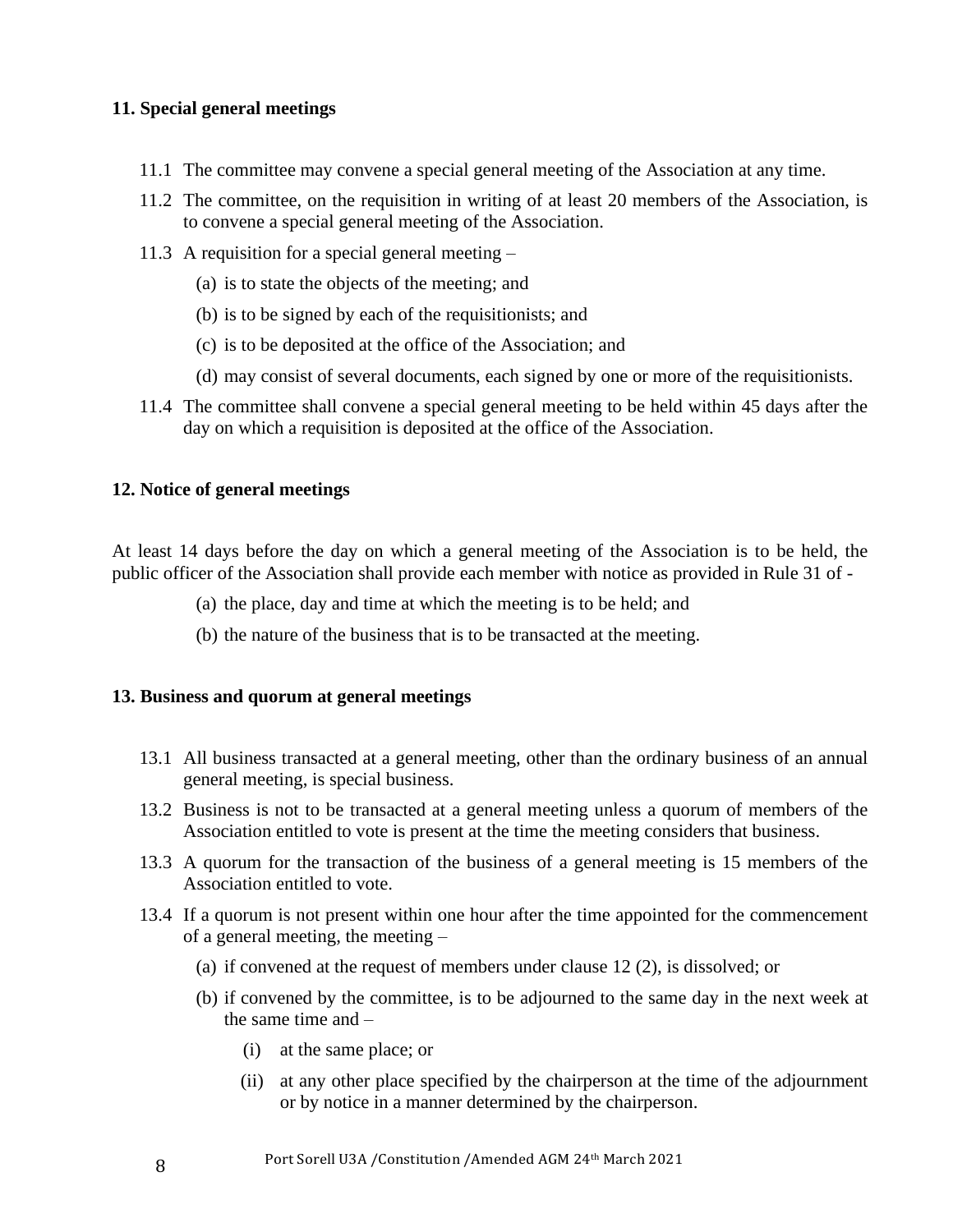13.5 If at an adjourned general meeting a quorum is not present within one hour after the time appointed for the commencement of the meeting, the meeting is dissolved.

## **14. Chairperson at general meetings**

At each general meeting of the Association, the chairperson is to be –

- (a) the president; or
- (b) in the absence of the president, a member of the committee of the Association;
- (c) in the absence of the president and any member of the committee, a member of the Association elected to preside as chairperson by the members of the Association present and entitled to vote at the general meeting.

#### **15. Adjournment of general meetings**

- 15.1 The chairperson of a general meeting at which a quorum is present may adjourn the meeting with the consent of the members of the Association who are present and entitled to vote at the meeting, but no business is to be transacted at an adjourned meeting other than the business left unfinished at the meeting at which the adjournment took place.
- 15.2 If a meeting is adjourned for 21 days or more, notice of the adjourned meeting is to be given in the same manner as the notice of the original meeting.
- 15.3 If a meeting is adjourned for less than 21 days, it is not necessary to give any notice of the adjournment or of the business to be transacted at the adjourned meeting.

#### **16. Determination of questions arising at general meetings**

- 16.1 A question arising at a general meeting of the Association is to be determined on a show of hands.
- 16.2 A declaration by the chairperson that a resolution has, on a show of hands, been lost or carried, or carried unanimously or carried by a particular majority, together with an entry to that effect in the minute book of the Association, is evidence of that fact unless a poll is demanded on or before that declaration.

## **17. Votes**

- 17.1 On any question arising at a general meeting of the Association, a member of the Association (including the chairperson) has one vote only.
- 17.2 All votes are to be given personally.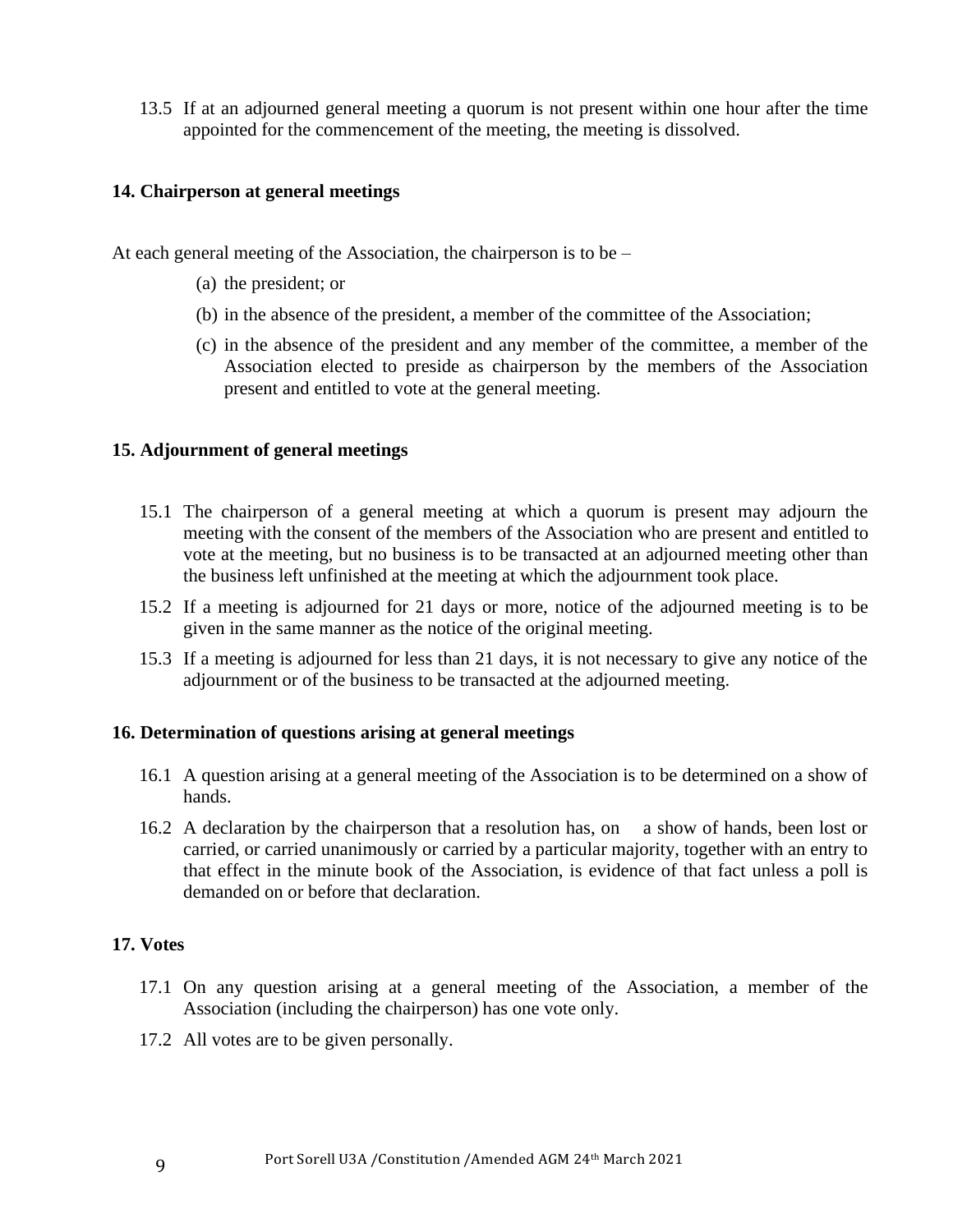## **18. Taking of poll**

If at a general meeting a poll on any question is demanded –

- (a) the poll is to be taken at that meeting in the manner the chairperson determines; and
- (b) the result of the poll is taken to be the resolution of the meeting on that question.

#### **19. When poll to be taken**

- 19.1 A poll that is demanded on the election of a chairperson, or on a question of adjournment, is to be taken immediately.
- 19.2 A poll that is demanded on any other question is to be taken at any time before the close of the meeting as the chairperson determines.

#### **20. Affairs of Association to be managed by a committee**

- 20.1 The affairs of the Association are to be managed by a committee of management constituted as provided in rule 21.
- 20.2 The committee
	- (a) is to control and manage the business and affairs of the Association; and may exercise all the powers and perform all the functions of the Association, other than those powers and functions that are required by these rules to be exercised and performed by members of the Association at a general meeting; and
	- (b) has power to do anything that appears to the committee to be essential for the proper management of the business and affairs of the Association.

#### **21. Constitution of the committee**

- 21.1 The committee consists of up to 10 members elected at the annual general meeting.
- 21.2 The committee shall meet within 7 days of the annual general meeting and elect the officers of the Association as provided in rule 22.
- 21.3 A committee member is to hold office for two (2) years and is eligible for re-election.
- 21.4 If a casual vacancy occurs in the office of committee member, the committee may appoint a member of the Association to fill the vacancy until the next annual general meeting after the appointment.
- 21.5 No committee member shall be elected for more than two consecutive terms, except to retain specific skills required for optimal functioning of the organisation. This exception occurs at the recommendation of the committee should the committee member nominate for a third term.

# **22. Officers of the Association**

- 22.1 The officers of the Association are to be elected by the committee from the elected committee members within 7 days of the annual general meeting.
	- 10 Port Sorell U3A /Constitution /Amended AGM 24th March 2021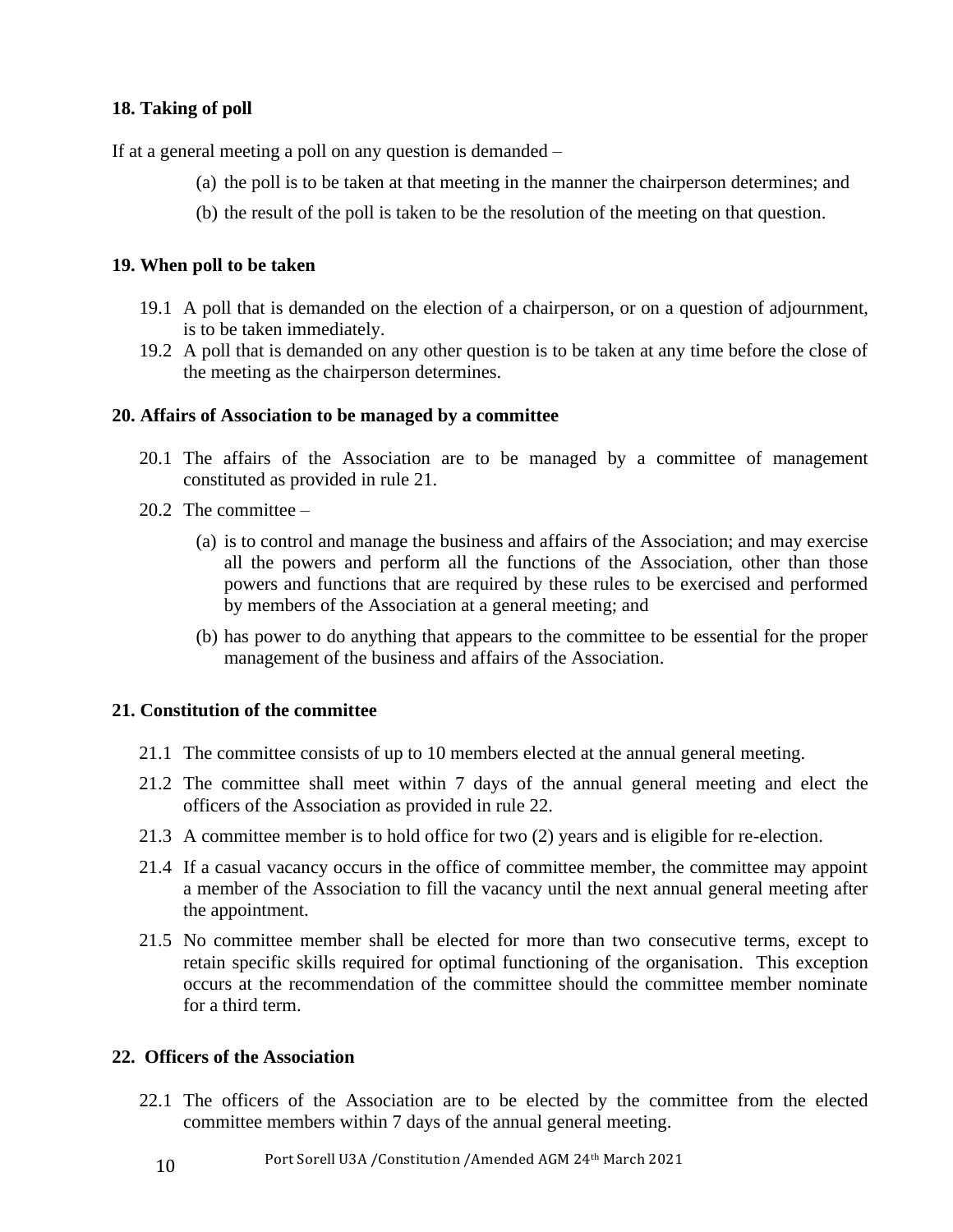- 22.2 The officers to be elected are
	- (a) president,
	- (b) vice-president,
	- (c) secretary,
	- (d) treasurer and public officer,
	- who form the Executive.
- 22.3 If a casual vacancy in an office occurs, the committee may appoint one of its members to fill the vacancy.

#### **23. Election of the committee**

- 23.1 A nomination of a candidate for election as a committee member, shall–
	- (a) be made in writing, signed by 2 members of the Association and accompanied by the written consent of the candidate (which may be endorsed on the nomination); and
	- (b) be delivered to the public officer of the Association at least 14 days before the day on which the annual general meeting is to be held;
- 23.2 If insufficient nominations are received to fill all vacancies on the committee
	- (a) the candidates nominated are taken to be elected; and
	- (b) further nominations are to be received at the annual general meeting.
	- (c) if, following the annual general meeting, there remain vacancies in the office of committee member, the committee may subsequently appoint a member of the Association to fill the vacancy until the next annual general meeting after the appointment.
- 23.3 If the number of nominations received is equal to the number of vacancies on the committee to be filled, the persons nominated are taken to be elected.
- 23.4 If the number of nominations received exceeds the number of vacancies on the committee to be filled, a ballot is to be held.
- 23.5 If the number of further nominations received at the annual general meeting exceeds the number of remaining vacancies on the committee to be filled, a ballot is to be held in relation to those further nominations.
- 23.6 The ballot for the election of committee members is to be conducted at the annual general meeting in a manner determined by the committee.

## **24. Vacation of office**

For the purpose of these rules, the office of a committee member, becomes casually vacant if the committee member –

- (a) dies; or
- (b) becomes bankrupt, applies to take the benefit of any law for the relief of bankrupt or
- 11 Port Sorell U3A /Constitution /Amended AGM 24th March 2021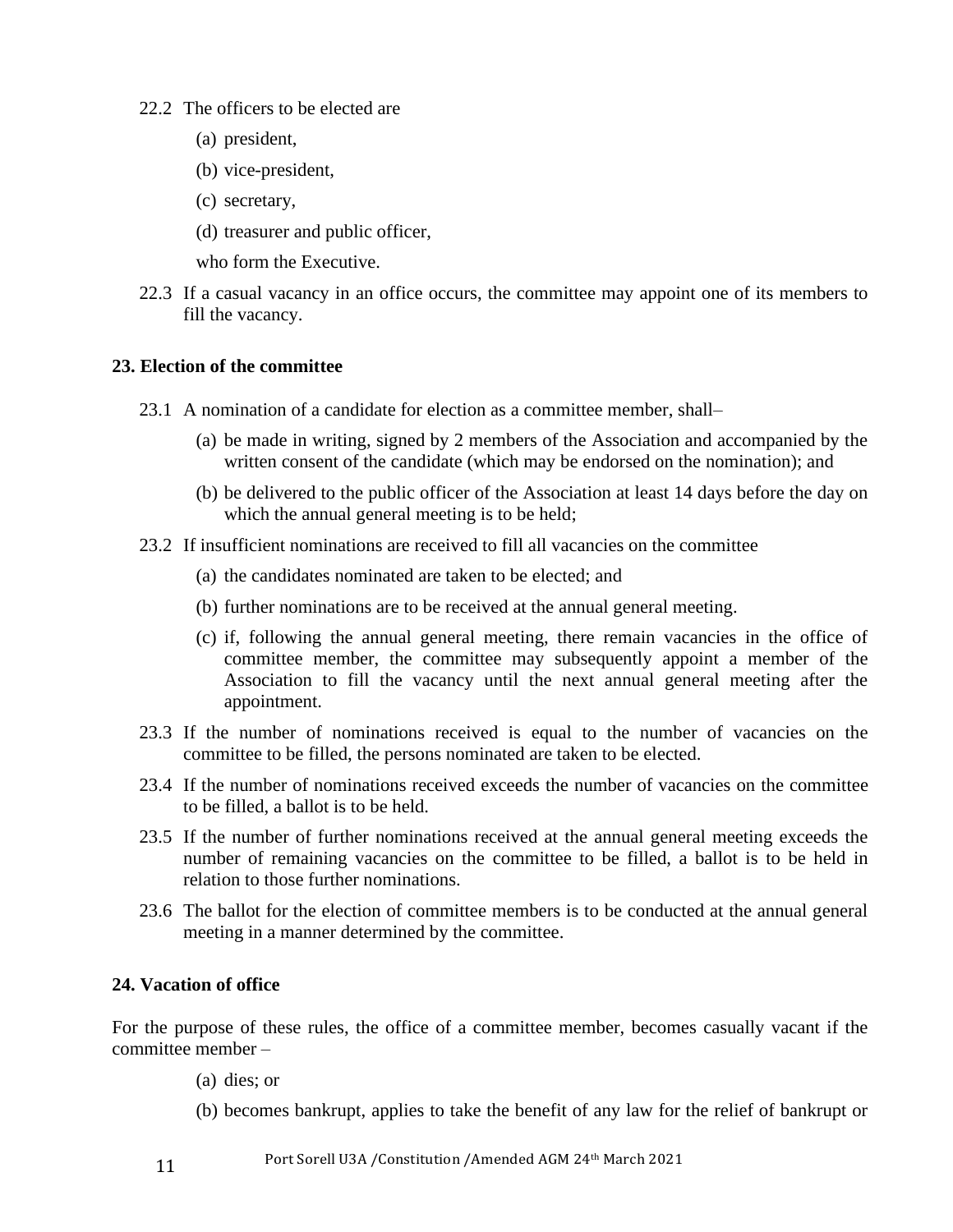insolvent debtors, compounds with his or her creditors or makes an assignment of his or her remuneration or estate for their benefit; or

(c) becomes a represented person within the meaning of the

*Guardianship and Administration Act 1995; or*

- (d) resigns office in writing addressed to the committee; or
- (e) ceases to be ordinarily resident in Tasmania; or
- (f) is absent from 3 consecutive meetings of the committee without the permission of the other members of the committee; or
- (g) ceases to be a member of the Association; or
- (h) fails to pay all arrears of subscription within 14 days after receiving a notice in writing signed by the public officer of the Association stating that the officer or committee member has ceased to be a financial member of the Association.

## **25. Meetings of the committee**

- 25.1 The committee will generally meet monthly at a place and time determined by the committee but may, at its discretion, resolve not to meet in a particular month.
- 25.2 A special meeting of the committee, other than a meeting referred to in subrule (1), may be convened by the President or any 4 of the members of the committee.
- 25.3 Written notice of any special committee meeting is to be served on members of the committee and is to specify the general nature of the business to be transacted.
- 25.4 A special committee meeting may only transact business of which notice is given in accordance with subrule (3).
- 25.5 A quorum for the transaction of the business of a meeting of the committee is one more than 50% of the members of the committee at the time of the meeting.
- 25.6 Business is not to be transacted at a meeting of the committee unless a quorum is present.
- 25.7 If a quorum is not present within half an hour after the time appointed for the commencement of –
	- (a) a meeting of the committee (other than a special committee meeting), the meeting is to be adjourned to the same day in the next week at the same time and at the same place; or
	- (b) a special committee meeting, the meeting is dissolved.
- 25.8 At each meeting of the committee, the chairperson is to be
	- (a) the president; or
	- (b) in the absence of the president, a member of the committee elected to preside as chairperson by the members of the committee present at the meeting.
- 25.9 Any question arising at a meeting of the committee is to be determined on a show of hands;
- 25.10On any question arising at a meeting of the committee, a member of the committee (including the chairperson) has one vote only.
	- 12 Port Sorell U3A /Constitution /Amended AGM 24th March 2021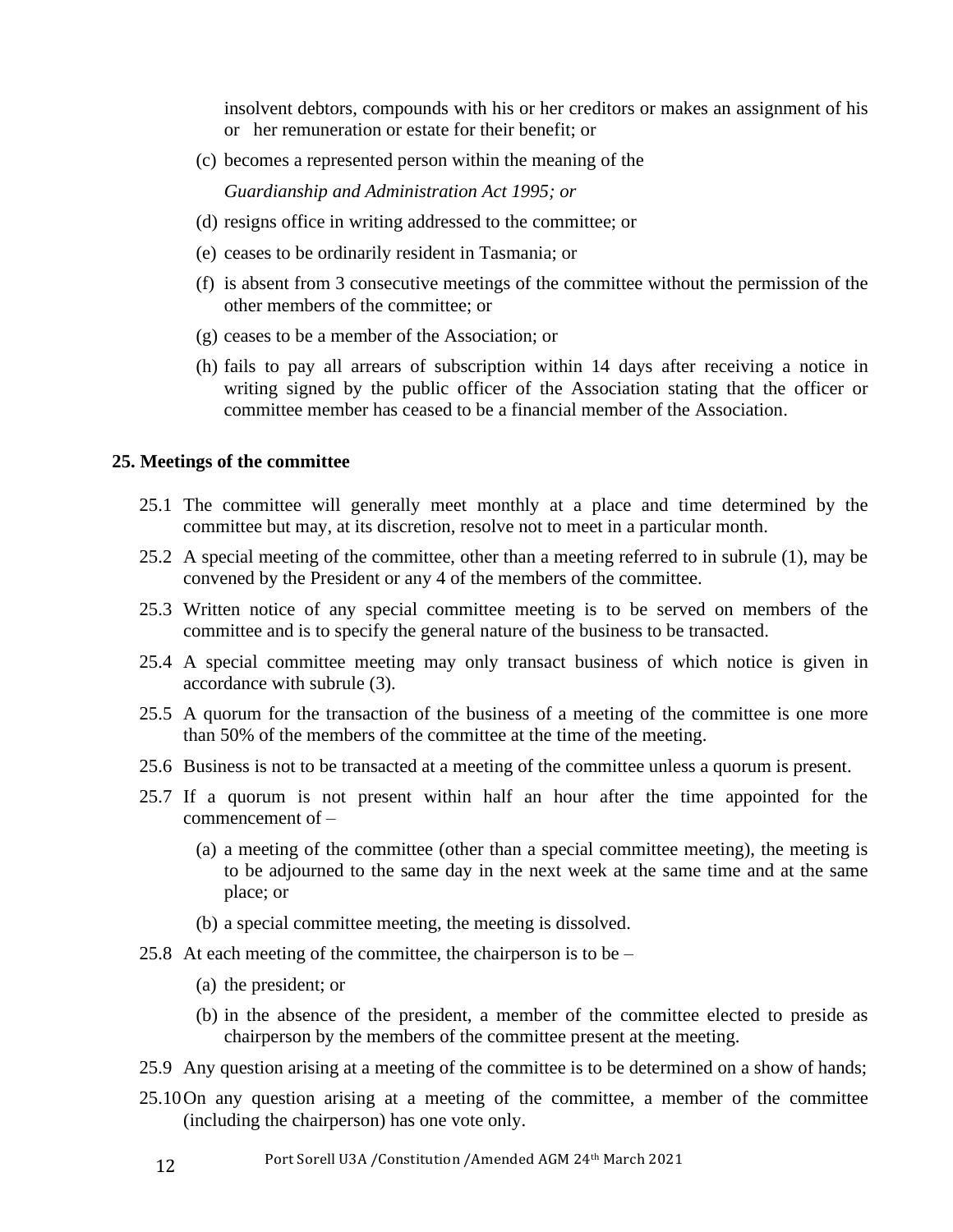- 25.11Written notice of each committee meeting is to be served on each member of the committee  $by -$ 
	- (a) giving it to the member before the day on which the meeting is to be held; or
	- (b) leaving it, before the day on which the meeting is to be held, at the member's postal or residential address or place or address of business or employment last known to the server of the notice; or
	- (c) sending it by post to the person's postal or residential address in sufficient time for it to be delivered to that address in the ordinary course of post before the day on which the meeting is to be held; or
	- (d) emailing it to the member's email address.

#### **26. Disclosure of interests**

- 26.1 If a member of the committee or a member of a subcommittee has a direct or indirect pecuniary interest in a matter being considered, or about to be considered, by the committee or subcommittee at a meeting, the member is to, as soon as practicable after the relevant facts come to the member's knowledge, disclose the nature of the interest to the committee.
- 26.2 If at a meeting of the committee or a subcommittee a member of the committee or subcommittee votes in respect of any matter in which the member has a direct or indirect pecuniary interest, that vote is not to be counted.

#### **27. Subcommittees**

- 27.1 The committee may
	- (a) appoint a subcommittee from the committee; and
	- (b) prescribe the powers and functions of that subcommittee.
- 27.2 The committee may co-opt any person as a member of a subcommittee without voting rights, whether or not the person is a member of the Association.
- 27.3 A quorum for the transaction of the business of a meeting of the subcommittee shall be determined by the committee.

#### **28. Executive committee**

- 28.1 During the period between meetings of the committee, the executive committee may, by majority agreement, make decisions or approve expenditure in matters of urgency connected with the management of the affairs of the Association.
- 28.2 The executive committee is to report on any matters decided or approved under subrule (2) to the next meeting of the committee.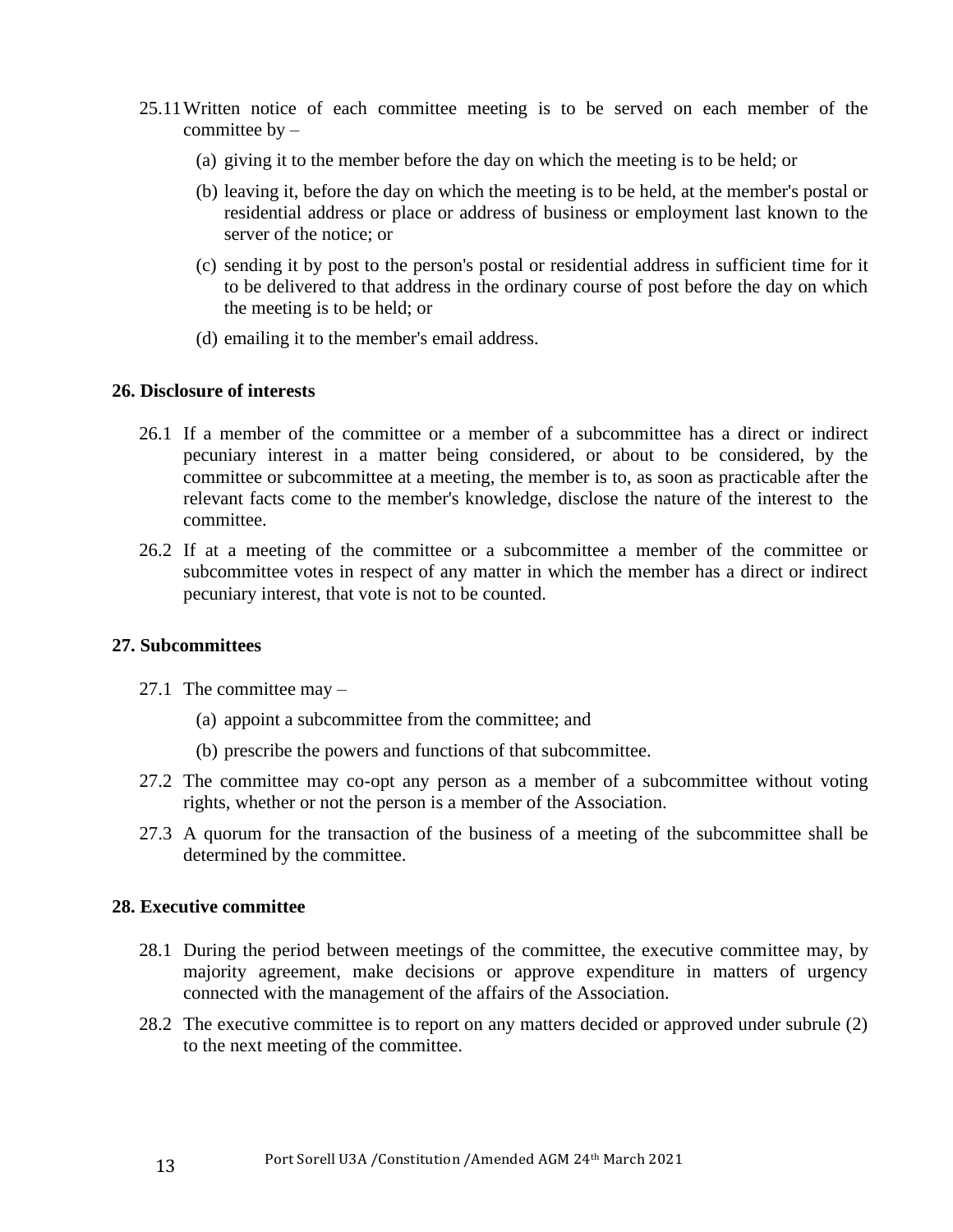## **29. Annual membership fee**

- 29.1 The annual membership fee payable by members of the Association shall be determined by the Committee.
- 29.2 For membership covering only part of the year, the committee may determine membership fees based on a pro rata schedule.

## **30. Service of notices and requisitions**

Except as otherwise provided by these rules, a document may be served under these rules on a person by –

- (a) giving it to the person;
- (b) sending it by post to the person's home or postal address;
- (c) emailing it to the person's email address or
- (d) attaching a copy to a text message sent to a person's phone.

## **31. Dispute resolution**

- 31.1 Handling of complaints shall be dealt with through an existing policy, which may be modified from time to time.
- 31.2 The committee will appoint a complaints officer to handle complaints that are referred to it. No committee member shall take part in any complaints proceeding as an adjudicator.

## **32. Seal of Association**

- 32.1 The seal of the Association is to be in the form of a rubber stamp inscribed with the name of the Association encircling the word "Seal".
- 32.2 The seal is not to be affixed to any instrument except by the authority of the committee.
- 32.3 The affixing of the seal is to be attested by the signatures of  $-$ 
	- (a) two members of the committee; or
	- (b) one member of the committee and the public officer of the Association or any other person the committee may appoint for that purpose.
- 32.4 If a sealed instrument has been attested under subrule (3), it is presumed, unless the contrary is shown, that the seal was affixed to that instrument by the authority of the committee.
- 32.5 The seal is to remain in the custody of the public officer of the Association.

#### **33. Dissolution**

In the event of the Association being dissolved, any amount remaining after dissolution and the satisfaction of all debts and liabilities shall be applied by the Association in accordance with its

14 Port Sorell U3A /Constitution /Amended AGM 24th March 2021